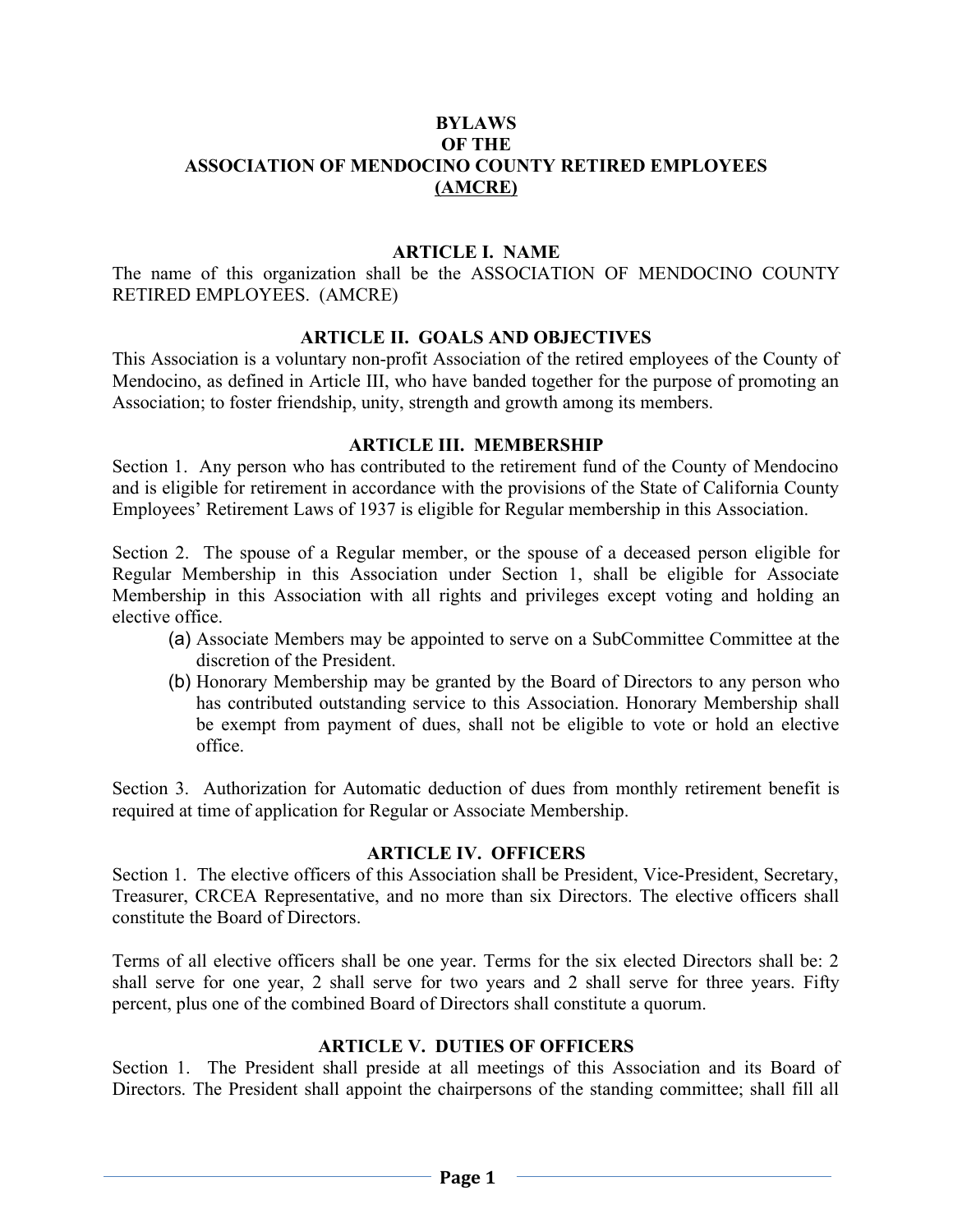vacancies subject to ratification of the Board of Directors; shall be ex-officio member of all committees except the Nominating Committee; shall appoint an Auditor, with the consent of the Board of Directors, who shall annually audit the Treasurer's records.

Section 2. The Vice-President shall preside at all meetings in the absence or inability of the President to do so, shall serve as Program Chairman, and shall perform such other duties as may from time to time be prescribed by the President or Board of Directors.

Section 3. The Secretary shall keep a written record of pertinent procedures and actions taken at all meetings of the Association and the Board of Directors shall perform such other duties as may from time to time be prescribed by the President or the Board of Directors.

Section 4. The Treasurer shall maintain an orderly account of dues paid and for all money received and paid out by this Association; shall pay all bills authorized and shall be prepared to make a financial report at each of the Board of Directors and General Membership meetings, or when called upon. All bills shall be paid by check signed by the Treasurer or may be countersigned by the President or other authorized person selected by the Board of Directors.

Section 5. Should a vacancy occur on the Board of Directors, the Board shall make an appointment for the unexpired term subject to approval of the membership at the next Regular meeting.

Section 6. A vacancy of any office may be declared by a majority vote of the Board of Directors whenever an officer misses two consecutive Regular meetings of the Board of Directors without first having requested and obtained an excuse from the President.

# ARTICLE VI. COMMITTEES

Section 1. Standing Committees shall be: Membership, Newsletter Editor, Retirement Board Liaison, Scholarship, and Sunshine. Committee Chairpersons shall select committee members as necessary to accomplish work required.

# ARTICLE VII. DUTIES OF COMMITTEES

Section 1. Membership Committee shall promote membership, shall maintain a current Membership Roster and file of enrollment cards. Shall provide Newsletter Editor with a list of new members indicating name, department from which retired, date of retirement and date joined this Association.

Section 2. Program Committee shall be responsible for programs for meetings, shall secure speakers, entertainment and provide lecturers, literature and other material for Regular and Special meetings. It shall also provide social and recreational activities for the benefit and entertainment of the members.

Section 3. Legislative Committee shall review all proposed and pending legislation of interest to retired persons in order to

- (a) Keep members of this Association informed on legislative matters;
- (b) Advise or recommend to the Board of Directors action on legislative matters.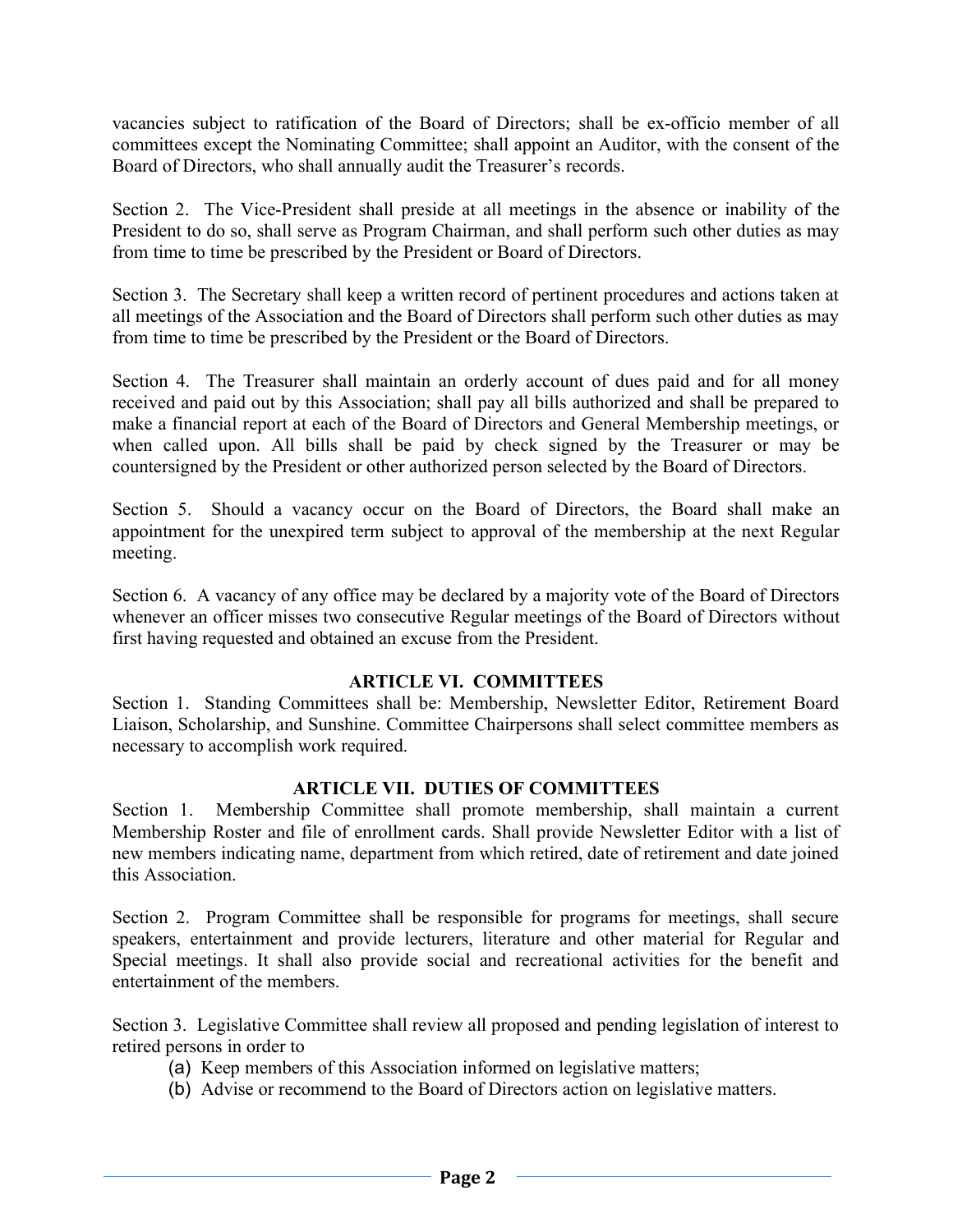Section 4. Newsletter Editor shall prepare and disseminate the Association newsletter containing news and activities of the meetings and members to the general membership.

Section 5. The Board of Directors shall appoint a member to act as liaison for AMCRE to keep the Association apprised of activities of the Retirement Board relating to retirement benefits and as a CRCEA representative for current legislative updates related to Mendocino County retirees.

### ARTICLE VIII. MEETINGS

Section 1. A Regular meeting of this Association may be held in February, April, June, August, October and December. Regular meetings shall be held no less than four times a year at a time and place designated.

Section 2. (a) Special meetings of this Association may be called by the President, with the consent of the Board of Directors, by giving written notice by mail to all members not less than ten days prior to the date of the called meetings. Such notices shall state the place, date, time and purpose of the Special meetings.

(b) Emergency meetings may be called by the President with the approval of the Board of Directors, with notice to the membership.

Section 3. A majority vote of members present at as Regular or Special meeting shall prevail.

Section 4. The regular Board of Directors meetings shall meet on alternate months of the regular General Membership meetings or at the call of the President.

### ARTICLE IX. FISCAL YEAR

Section 1. The fiscal year shall be from January 1 through December 31.

### ARTICLE X. DUES

Section 1. (a) Annual dues for Regular membership in this Association shall be Twelve dollars (\$12.00) payable monthly by automatic payroll deductions of One dollar (\$1.00).

(a.1) Current Associate members who were grandfathered in will continue to pay the 66 cent rate.

Section 2. A change in dues, requires a vote by the Board of Directors.

### ARTICLE XI. NOMINATIONS AND ELECTIONS

Section 1. The Nominating Committee Chairperson shall be appointed by the President.

Section 2. At the regular General Membership meeting in August, the Nominating Committee shall present the names of not more than two nominees for each office. Nominations may also be made from the floor at this meeting. No one shall be nominated who has not given consent to serve if elected.